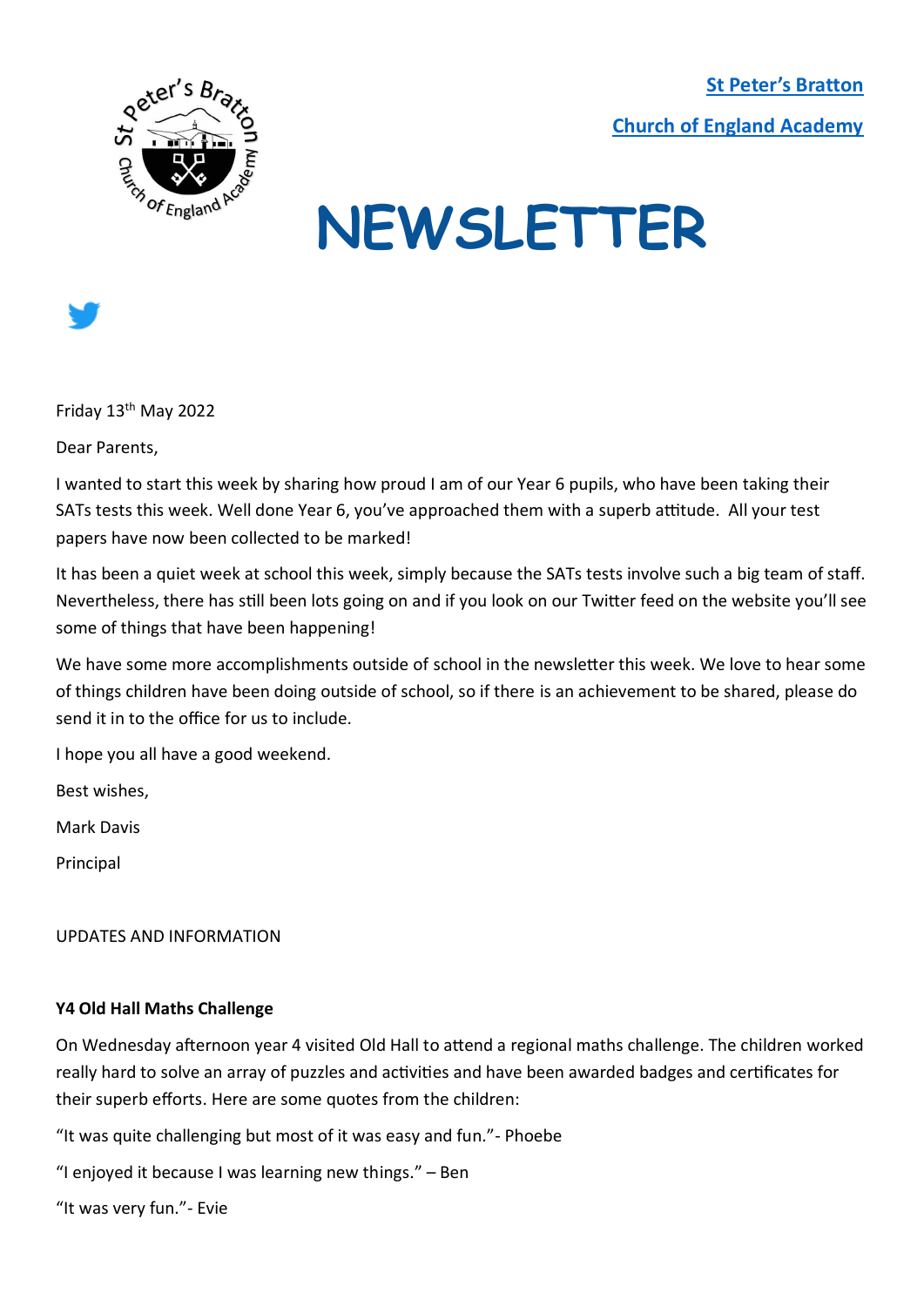

### **Walk to School Week 16-20th May**

School council have made posters to promote "Walk to School Week". Look out for the posters around school. We hope you can join in next week and walk, bike or scoot your way in to school.

| 16 <sup>th</sup> -20 <sup>th</sup> May                                                                                                    |
|-------------------------------------------------------------------------------------------------------------------------------------------|
| Who will be the most active house?<br>MaDakley will amone the white at the ond of the week.<br>HAVE FUN MAKING YOUR<br>ACTIVE JOURNEYS!   |
| Walk to School Week 2022!)<br>You could take<br>Part in an active<br>Journey after school!<br>Maybe go on a bikeride,<br>or walk the dog! |
| Do you come to school in a car?<br>Park further away and walk up!<br>Walk me!<br>Make ACTIVE journeys!<br>Come to Schoolona:              |
| Bike<br>Scooter<br>OR<br>$\text{Wall } k!$                                                                                                |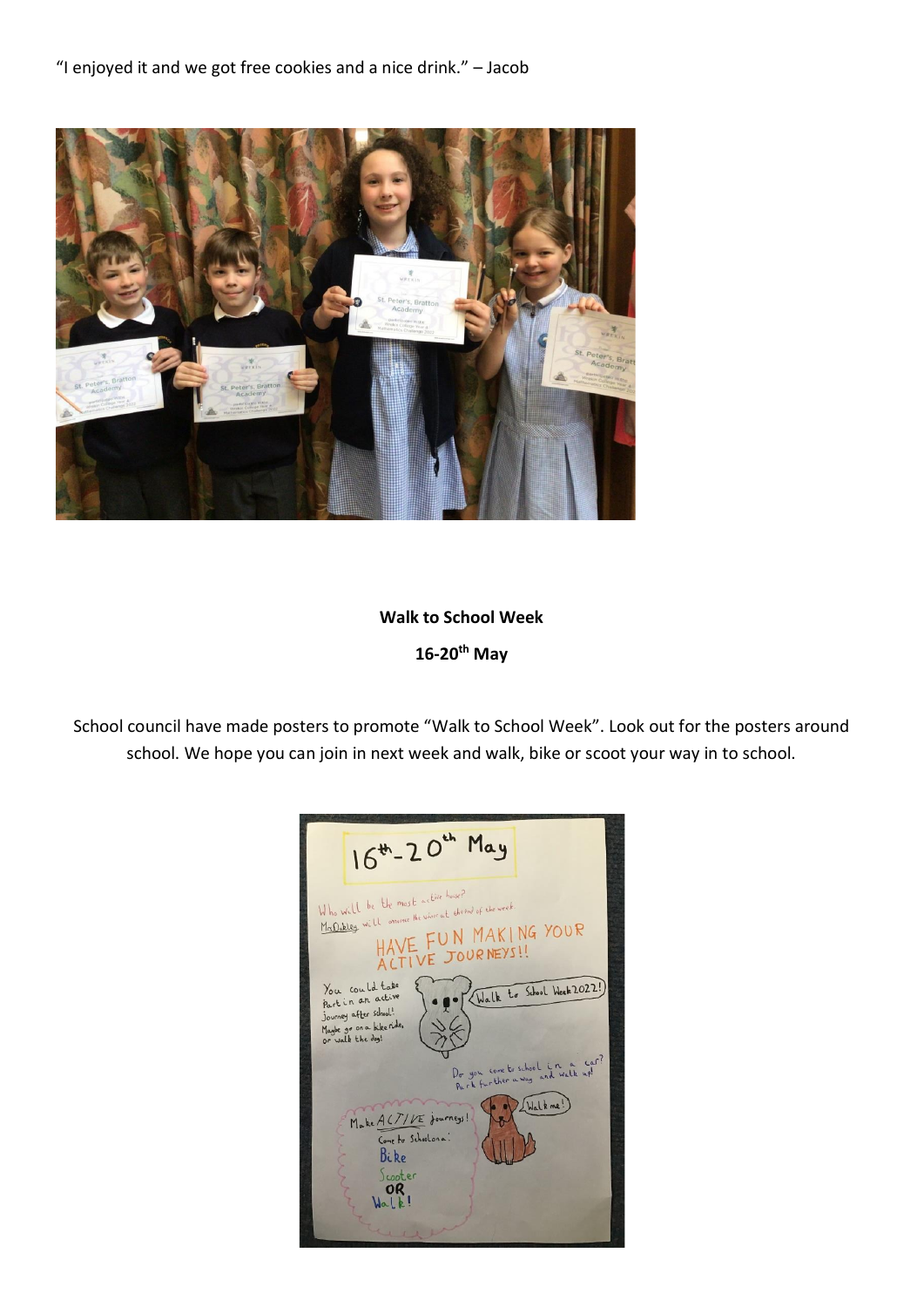

The Year 4 teachers would like to say well done to all the children working hard to learn their times tables. We are so impressed with your improving scores. If you're looking for something new to play at home, check out **mathsframe.co.uk** which has lots of free games. This one is great for getting ready for the **Multiplication Check** which is coming up very

soon: [https://mathsframe.co.uk/en/resources/resource/477/Multiplication-Tables-Check.](https://mathsframe.co.uk/en/resources/resource/477/Multiplication-Tables-Check) Click the link to take you there or scan the QR code to open the game on a mobile device:



Keep practising!

## TEAM POINT TOTALS!

| Wrekin 372       | Haughmond 336    |
|------------------|------------------|
| Stiperstones 407 | Caer Caradoc 332 |

Well done children!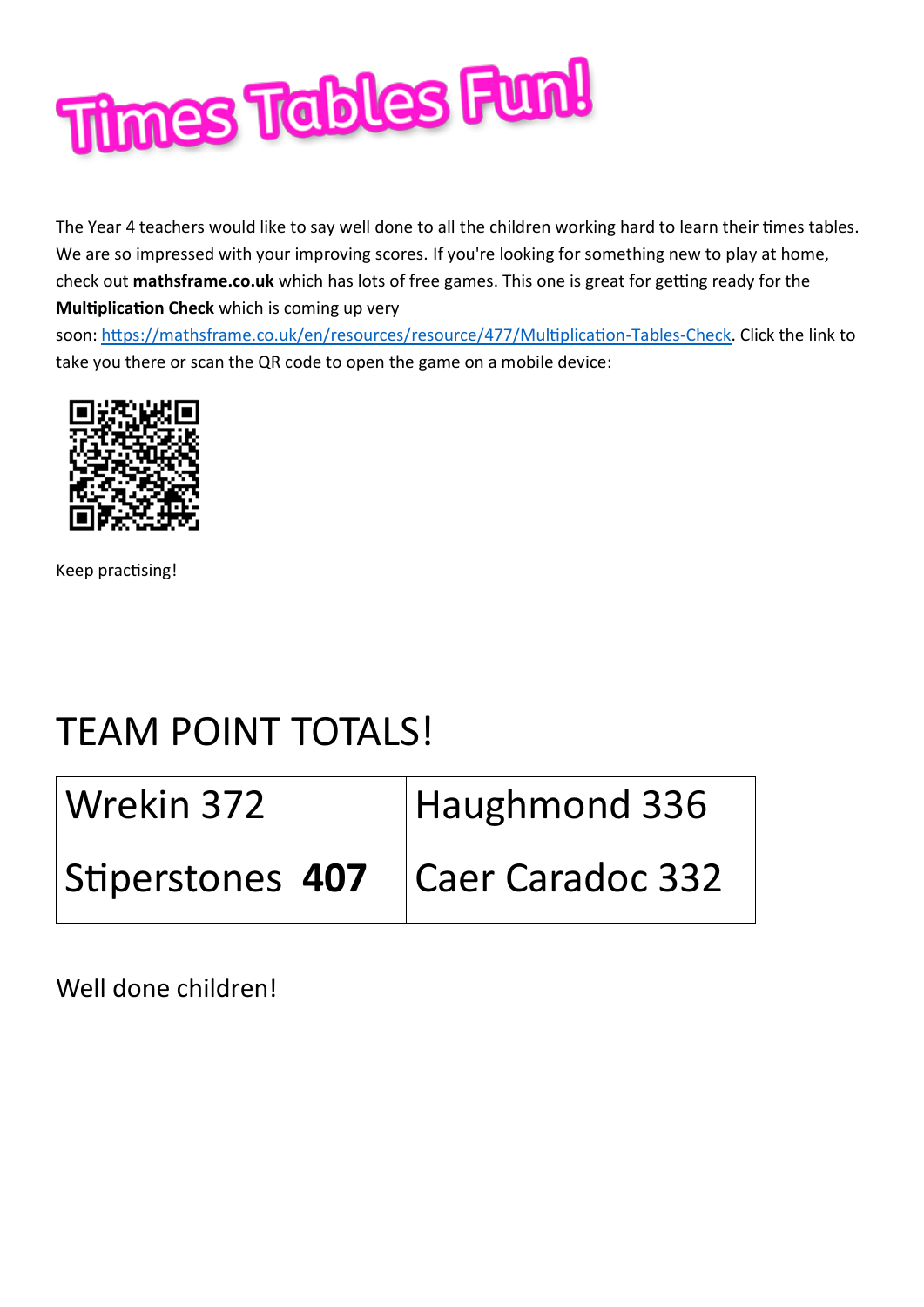| Lunchtime VIPs! |                                                                                 |
|-----------------|---------------------------------------------------------------------------------|
| Rose            | For using good manners and listening to instructions at<br>lunchtime.           |
| Isla-Rose       | For showing great behaviour in the hall and on the<br>playground.               |
| George          | For being such a happy pleasant friend at lunch time.                           |
| Amelia          | For being a good friend and showing perfect manners at<br>lunch time!           |
| Ben             | For showing a positive attitude at lunchtime.                                   |
| Rosie           | For always being polite and using impeccable manners!                           |
| Minahil         | For settling in beautifully at lunch time.                                      |
| Oscar           | For showing respect at lunchtime.                                               |
| Reuben          | For showing maturity during outdoor lunch sessions.                             |
| Harry           | For showing respect and consideration during lunchtime.                         |
| Emery           | For being a great classmate who shows respect and good<br>manners at lunchtime. |

#### **Wellington Arts Festival**

Delia and Elwyn (years 4 and 1) took part in the Wellington Arts Festival this past weekend. They were a part of the production of 'Godspell' on Saturday night. Well done Delia and Elwyn it looks like you had such a lovely experience!

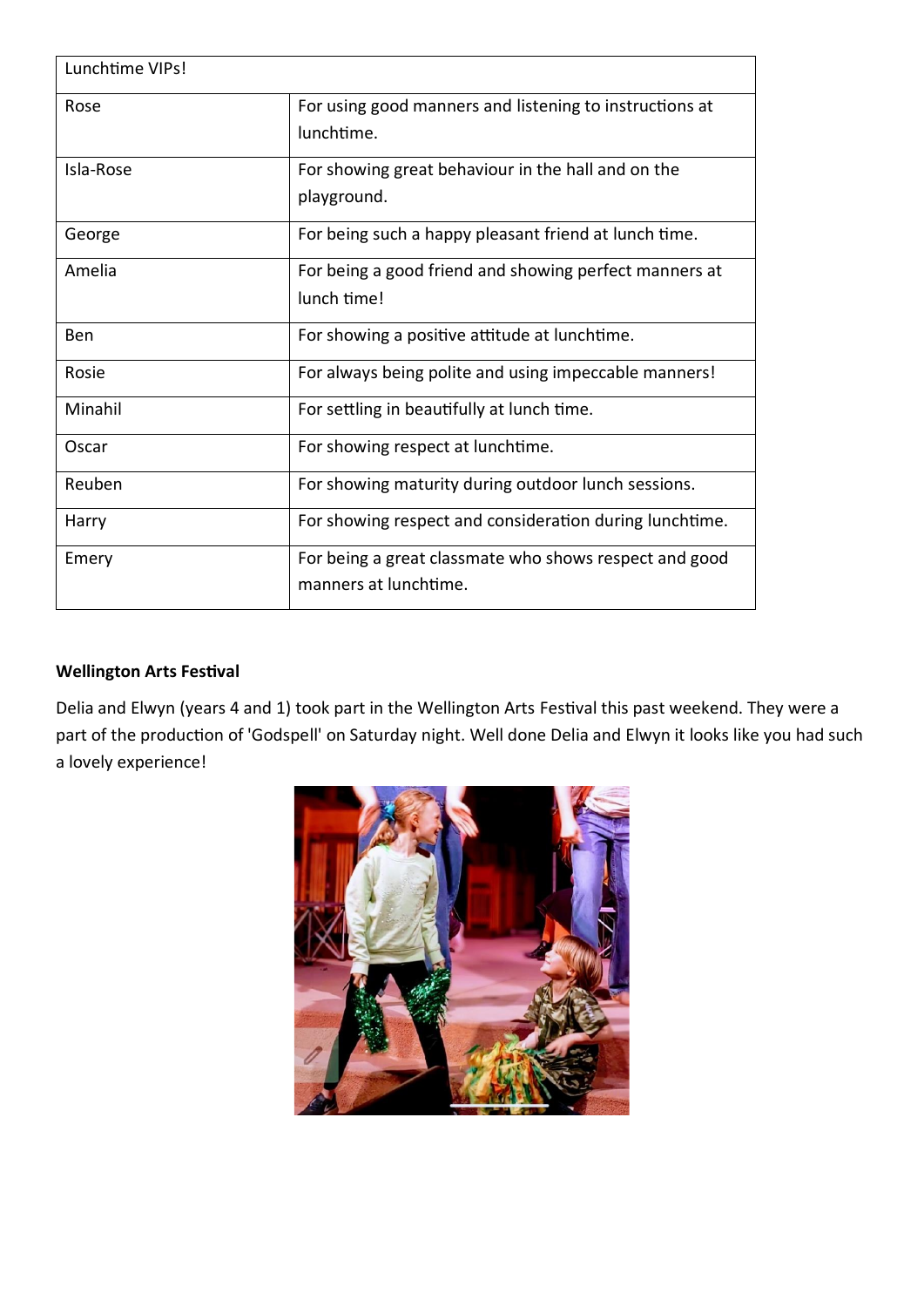

Phoebe in year 6 shared with us an archery competition she recently took part in, well done Phoebe!

#### **The Life Exhibition**

The Life Exhibition is an interactive journey for Primary Schools that delivers the gospel message. Children move between a series of 'pods' watching videos and using tablets to find out about the life of Jesus, before



finally arriving in the Life Café for a Q and A session.

(There's a virtual tour here if you'd like to see more [https://www.countiesuk.org/schools-work/life-exhibition/schools\)](https://www.countiesuk.org/schools-work/life-exhibition/schools)

The Exhibition is coming to Telford Minster and we'd love to invite you to see it! School groups are booked in throughout the day, but it would be great to see you at one of our drop in sessions on

**Tuesday 24th May from 3.00 - 4.30pm Thursday 26th May from 7.00 – 8.30 pm**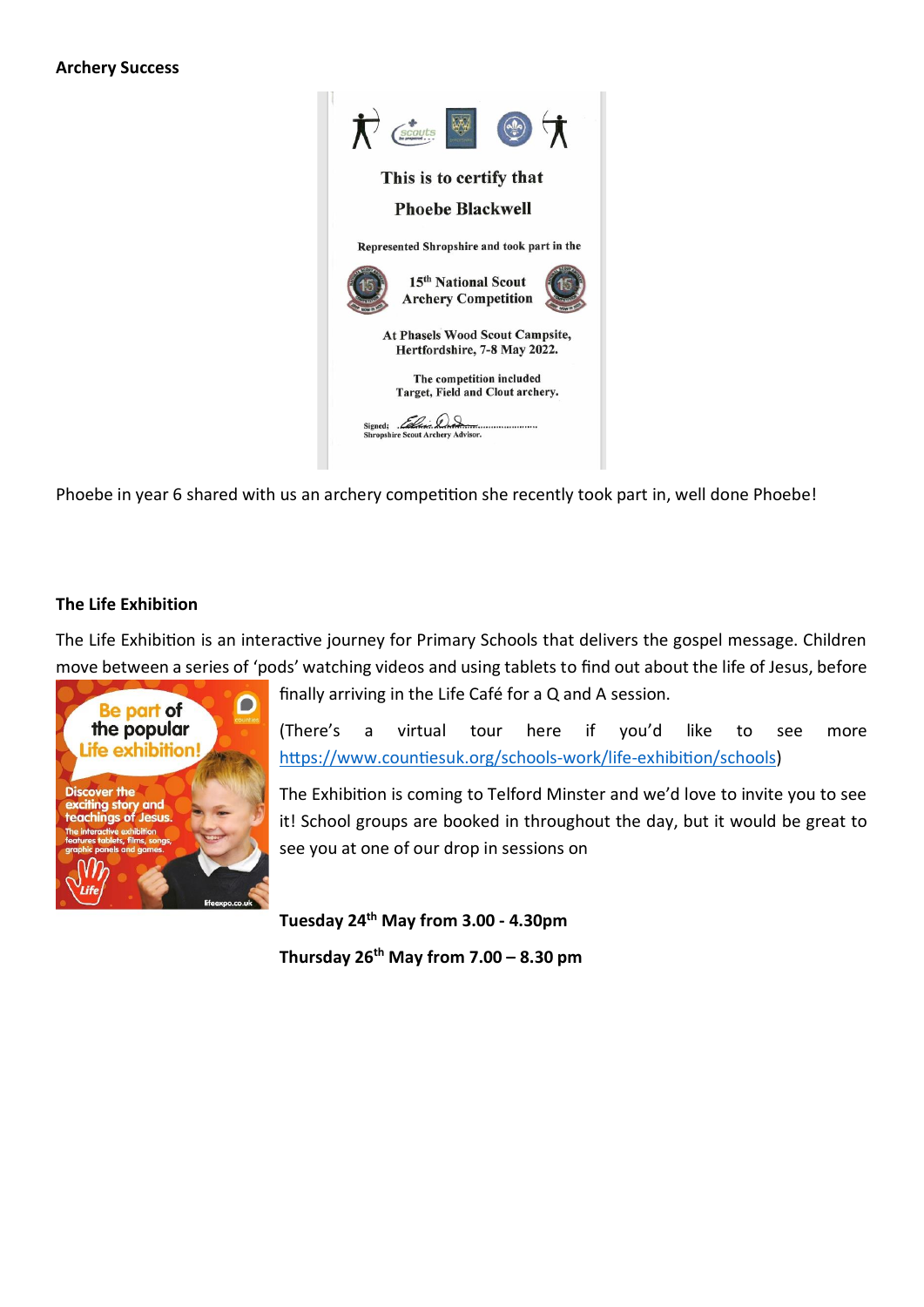#### **Forest Church**



#### **Community Jubilee Event**